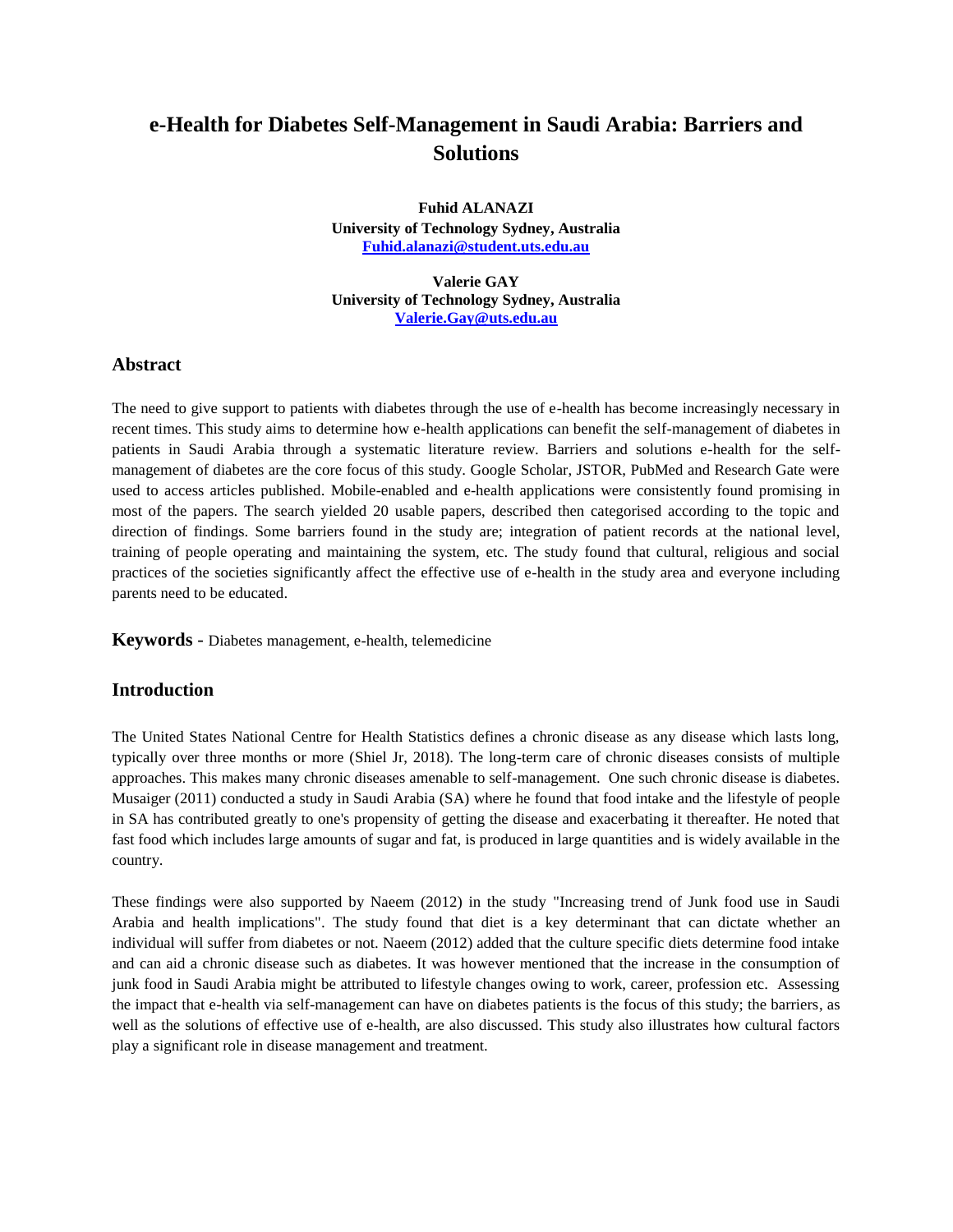### **Diabetes**

Shrivastava, Shrivastava, and Ramasamy (2013) saw diabetes or more precisely, Diabetes Mellitus (DM) as "a chronic progressive metabolic disorder characterised by hyper-glycemia mainly due to absolute (Type 1 DM) or relative (Type 2 DM) deficiency of insulin hormone. The seven essential components of self-management of diabetes include healthy eating, being physically active, monitoring of blood sugar, compliance with medications, good problem-solving skills, healthy coping skills and risk-reduction behaviours.. These were further identified by Shrivastava, Shrivastava, and Ramasamy (2013) in their study. Clearly, all these practices may not be essential for all patients at all times. Some of them may be more critical than others. These include closer monitoring of blood sugar levels when the person already has a high level of blood sugar. To what extent the diabetes patients follow these practices and in what contexts are an important aspect.

Similarly, observations have further shown that diabetes, when not well managed, can lead to other health complications in the patients. Hence, the prevention and self-management of diabetes especially through diet change and fitness is key. Aside from diabetes, hypertension, obesity, mellitus and other coronary heart diseases could be the aftermath of poor dietary intake and a sedentary lifestyle.

# **e-Health**

e-health may be defined in many ways. Eysenbach (2001) defined the term as, "emerging field in the intersection of medical informatics, public health and business, referring to health services and information delivered or enhanced through the Internet and related technologies" (Eysenbach 2001:20). E-health is therefore, an online platform that provides healthcare services for people with or without offline activities. E-health remains functional regardless of the location of the patients. Boslaugh (2013) noted that secondary care centres via an online platform should be created for patients so that they can have access to some level of treatment through awareness, knowledge and selfmanagement.

In a broader sense, e-health represents not only a technical development, but also a state-of-mind, a way of thinking, an attitude, and a commitment for networked, global thinking, to improve health care locally, regionally, and worldwide by using information and communication technology. This is one of the reasons why e-health should be promoted irrespective of culture, religion, tribe and social norms. Stiffler, Cullen and Luna (2014) contend that some patients have difficulty to access e-health services because of the bias that exists in their culture and religion against e-health services and processes. Mayberry (2014) enhanced Stiffler, Cullen and Luna's (2014) argument by stating that for patients who may miss their scheduled clinical appointments, e-health via self-management,would bring about ease for both the patient and their family members catering for them. A vital concern, however, pertains to the level of access that patients may have. This would be access to technology as well as access to the ability to make use of e-health facilities.

### **e-Health and Self-Management of Diabetes**

The relevance of self-management of diabetes in Saudi Arabia arises from the fact that it is a serious demographic threat to the country. In a recent review by Abdulaziz Al Dawish, et al. (2016), it was noted that the WHO established that Saudi Arabia tops the Middle East and is seventh in the world regarding the population affected by diabetes. Therefore, out of a population of 7 million, 3 million have been affected by diabetes. Shara (2010) further noted that the high rate of diabetes in Saudi Arabia may bear a correlation with it being one of the largest producers of red meat, carbohydrates, and sugar. This combination makes the citizens of the country have easy access to food that is detrimental to health and can increase the propensity of an individual to be diagnosed with diabetes. These studies point to the context specific reasons for the high prevalence of diabetes in the country. Understanding this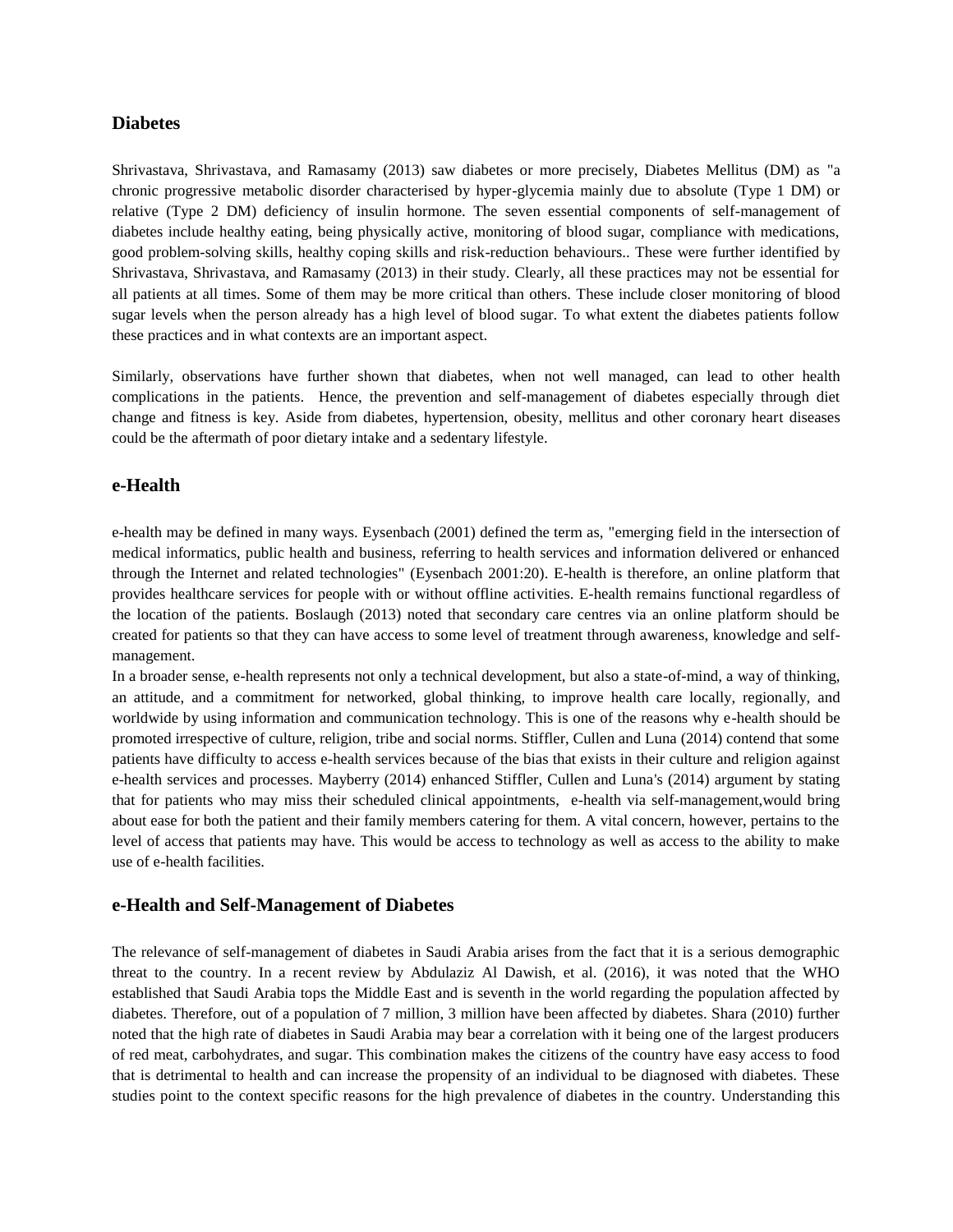context is vital as it will pave the way for culturally sensitive and suitable policies and interventions that can address this health concern.

An article by Jennifer Bell in Arab News (2019) cited Colliers International, which estimates that 17.9% of the Saudi population is currently affected by diabetes. In addition, about 35.4% of the Saudi population is obese, which is a predisposing factor for diabetes. Translated into numbers, the Saudi population in 2019 is 34.1 million and 17.9% of this will be about 6 million diabetics and 12 million obese. Thus, Saudi Arabia needs to focus on approximately 20 million of its population. The Saudi Vision 2030 has targets to increase fitness and sports participation of youth by 25%. This strategy will play a vital role in addressing and in reducing diabetes in the country as well.

In order to effectively manage their diabetes, the patients must learn to manage their diabetes on their own and without the constant need for hospital visits. The seven elements of diabetes self-management prescribed by Srivastava et al. (2013) listed above are relevant here. The usefulness of self-management in producing positive outcomes for diabetic patients in Saudi Arabia was demonstrated by AlShareef, (2017) through a survey. However, in another survey by Saad, et al. (2018) it was found that only foot care and medication self-management were practised by the majority of diabetic patients.

In line with the aforementioned, diet control, exercise and blood glucose monitoring were not being practised as a part of self-management by most of them. Since these were the factors which enhanced self-efficacy, it was low in the surveyed population. Low level of self-management practices except medication was also reported by Al Johani, Kendall, and Snider (2015) from their survey. Jackson et al. (2014) added that for e-health and self-management to be effective and successful, there is a need for healthcare providers to create awareness among people regarding its value. In a review of research on self-management of diabetes in the Gulf Cooperation Council or GCC countries, Al Slamah, Nicholl, Alslail, and Melville (2017) mentioned three papers that argue for culturally relevant selfmanagement practices. This may be an important factor in the case of strongly Islamic states like Saudi Arabia. As was discussed earlier, the country has specific reasons that point to a rate of diabetes among its population and so culturally specific interventions may prove to be useful.

The discussions thus far reveal that self-management practices in treating diabetes can produce positive outcomes for patients. However, compliance levels were found to below. Alsomali (2018) listed culture and religion, gender, stigma, social support, and healthcare environment and support from spouse, friends and healthcare professionals as affecting self-management of diabetes. Similar and more detailed factors at micro, meso and macro levels were identified by Alharbi (2018). Different opinions from family, friends, and colleagues have been reported as some of the factors that confuse diabetes patients regarding the use of e-health and self-management.

Considering e-health applications in self-management of diabetes, Aldahmash, Ahmed, Qadri, Thapa, and AlMuammar (2019) pointed out the ability of e-health applications to reach inaccessible and remote localities. It improves access and affordability of diabetes care through self-management. The availability of internet facilities determines accessibility in rural and remote areas. Hospital visits are kept to a minimum, as patients can seek medical advice through remote access when in need. This makes e-health for diabetes affordable and accessible. The use of cloud medical records, online patient records, computer-based health records, and electronic patient records have been noted as some of the advantages of e-health by Al Otaibi et al. (2016). The internet penetration was noted as being high in Saudi Arabia in the year 2018. However, as earlier mentioned in the study, there are limitations to access due to regional, social and religious cultural barriers and other factors. For comparison, the global access figure is 58% for 2019 (Clement, 2019). Except for Africa, Asia and Lain America/Caribbean, all other regions have over 80% internet penetration as per Internet World Stats (2019). The average for the Middle East, however, is 67%. More than 90% penetration has been reported for Bahrain, Qatar, Kuwait, Lebanon, Saudi Arabia and UAE. Thus, Saudi Arabia is well-placed when compared to many other countries in the region as well as the world. Therefore, internet access cannot be a limiting factor for e-health application for self-management of diabetes in the country.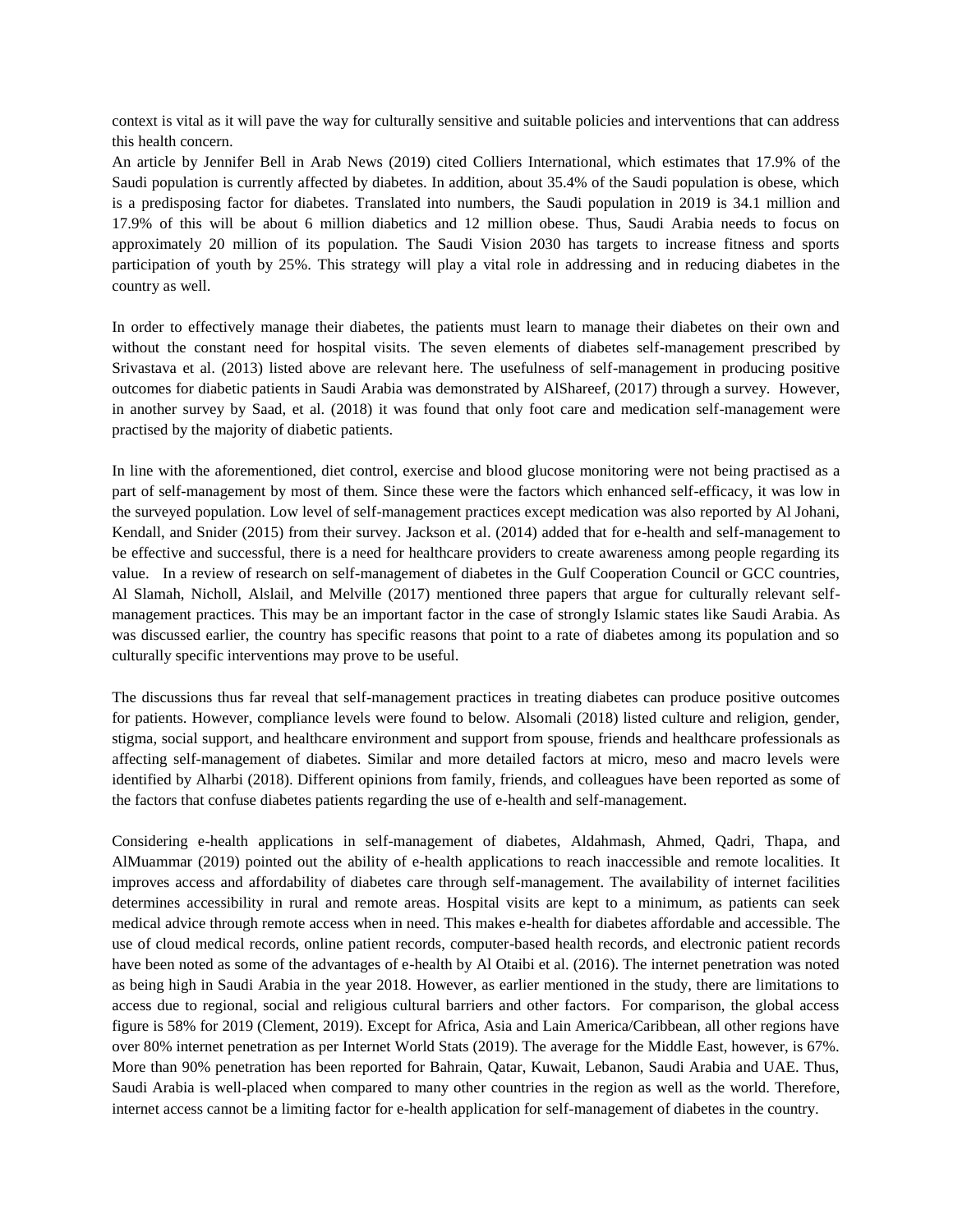Healthcare is treated as a "right" in Saudi Arabia. So, all the costs to the patients at the point of care are free for Saudi citizens and expatriates. However, increasing costs have forced a review of this issue. Privatisation and insurance schemes are considered to cover the costs to the government. A survey study by Al-Hanawi, Alsharqi, Almazrou, and Vaidya (2018) showed that some dissatisfaction over the quality of care, the availability of appointments, waiting times at the hospitals and the availability of medicines and other materials existed among the patients.

From the discussion so far, it is clear that diabetes and obesity are two major demographic health problems for Saudi Arabia. Self-management of diabetes by patients is a partial solution to the cost burden of both patients and the country. E-health offers scope to reduce this cost further with increased accessibility and affordability within the high internet penetration scenario of Saudi Arabia. However, there are problems and barriers at various levels for the successful implementation of e-health. These problems need to be identified and solutions found. Such solutions would benefit from being context specific and taking into consideration the cultural sensitivities of the country. This systematic review aims to identify and solve the problems of implementing e-health for self-management of diabetes in Saudi Arabia.

# **Methodology**

The study sought to review how e-health applications can benefit the self-management of diabetes in Saudi Arabia using a systematic review. This review made use of key words such as diabetes management, e-health, telemedicine. These keywords were used to narrow down on the pool of useful and relevant articles. A total of 60 articles were obtained by searching the first five pages of Google Scholar, JSTOR, PubMed and Research Gate using articles published from the year 2005 and beyond as time frame. An additional 10 articles were obtained by crossreferences. Thus 70 articles were identified. In the next step of screening 30 papers were excluded because they did not have direct relevance to the topic of the review. This step yielded 20 papers for further screening.

# **Inclusion Criteria**

This study was carried out after the following inclusion criteria were met; i. the study identified the essential components of self-management of diabetes in Saudi Arabia, ii. The study ascertained the relevance of selfmanagement of diabetes in Saudi Arabia, iii. The study determined the rate of increase in diabetes in Saudi Arabia, iv. the study examined the usefulness of self-management in producing positive outcomes for diabetic patients, v. the study determined the foot care and medication self-management and vi. the study further examined the healthcare problems for Saudi Arabia. Abstracts that contained useful information were also included.

# **Exclusion Criteria**

Out of the 30 papers yielded for use in the study, 10 papers were excluded because they were not specific to Saudi Arabia or discussed e-health in more theoretical than practical manner. This filtering resulted in the final selection of 20 usable papers for this review.

## **Search Methods**

A systematic literature search was conducted to identify articles, journals and literature about the benefit of selfmanagement of diabetes. The search was comprehensively done through Google search engine, Google Scholar,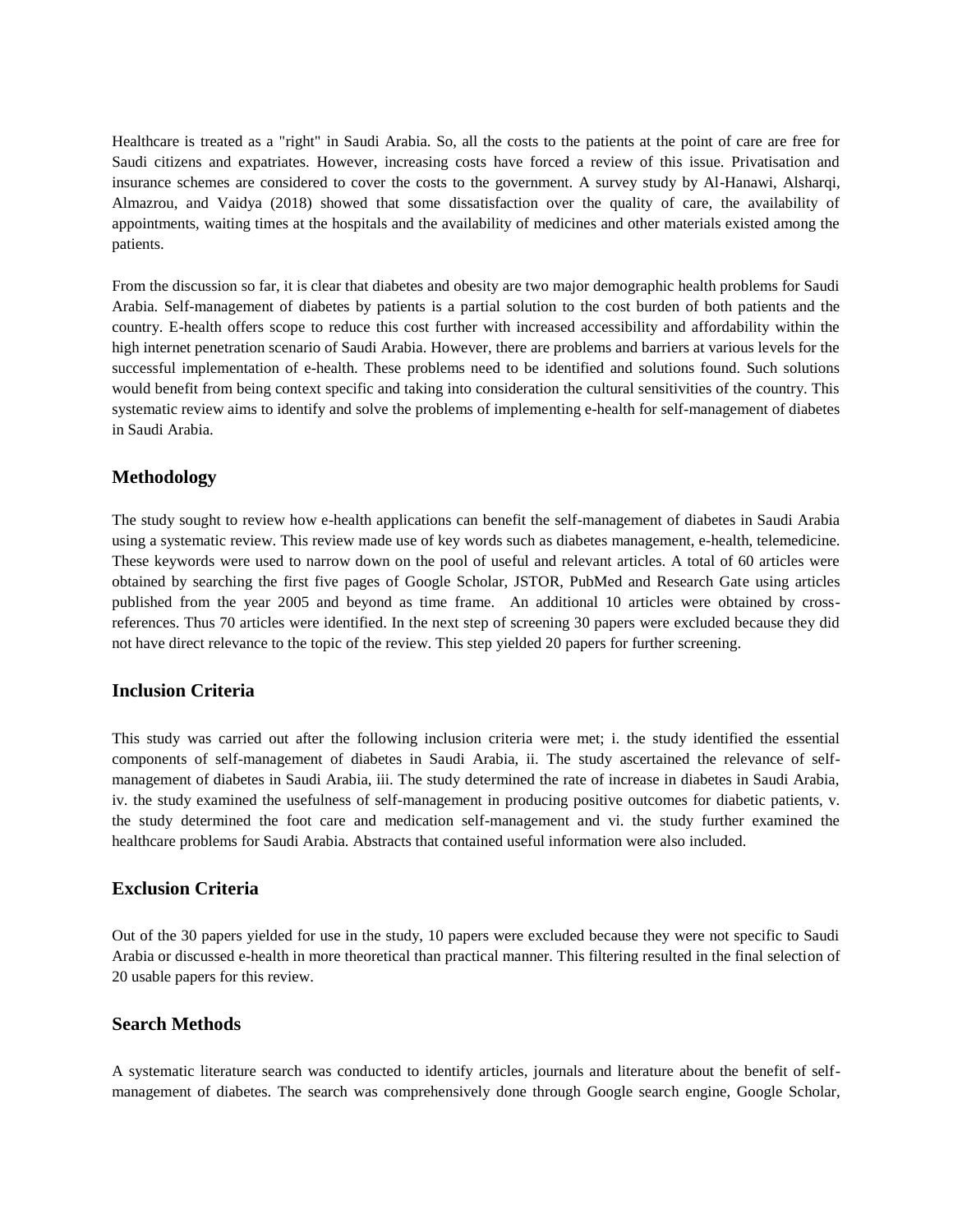JSTOR, PubMed, Research Gate, and several other viable tools. The topic was used as the search term to collect literature from five web pages each for three different time frames. Works in the English language were collected. These papers used are listed and briefly described below categorised in various ways to derive findings and conclusions.



Fig 1: PRISMA diagram

### **Results**

#### *Mobile/smartphone*

An intelligent mobile application for diabetes management and educational system for patients in Saudi Arabia with type 2 diabetes, SAED, was developed by Alotaibi, Istepanian, Sungoor, and Philip (2014). It has a patient/healthcare component and an intelligent diabetes management component. The first of these has two units, one for the patient and the other for the diabetes specialist unit. In the intelligent management system, there is a database module, intelligent decision support based on fuzzy logic, an SMS reminder module and a diabetes education module. Stored clinical data like test results, medication and other interventions, along with the decision support system, facilitates monitoring and recommending suitable interventions by clinicians as and when required. Trials to validate the system were to be undertaken. The SAED system was validated for its effectiveness in reducing HbA1C levels in a pilot trial by Alotaibi, Istepanian, and Philip (2016),. Similarly, a six-month study on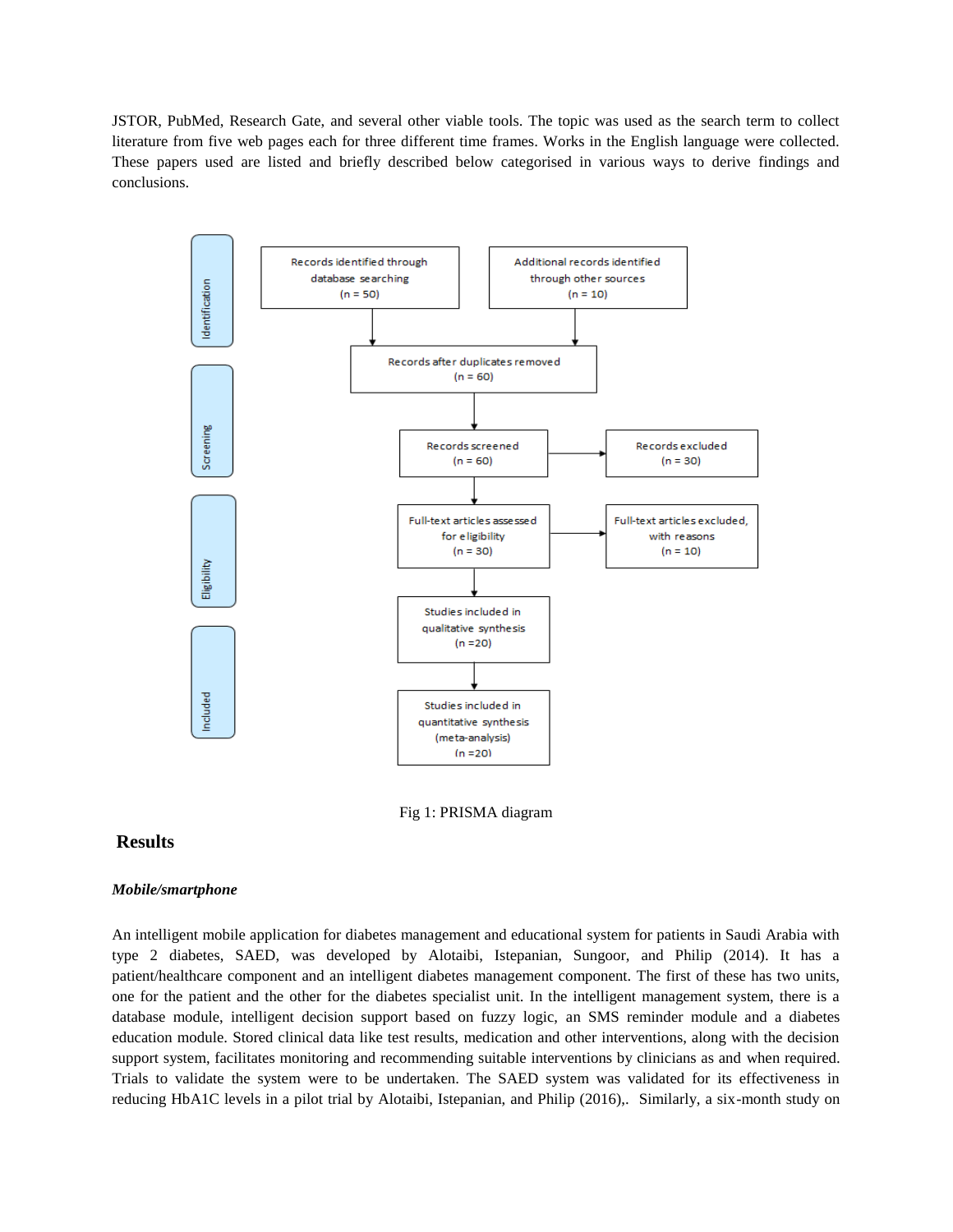the feasibility of mobile messages to control type 1 diabetes in children was conducted by Bin-Abbas, Jabbari, Al-Fares, El-Dali, and Al-Orifi (2014). This study showed a small reduction in the blood sugar glucose level. In the trial, parents of 200 children were sent daily information and weekly interaction messages were sent to the parents. The knowledge of parents about diabetes and its management improved due to this effort. Such mobile messaging serves as a useful intervention between clinical visits.

It was revealed that a high percentage of youngsters favoured the application of mobile technologies and social networking for diabetes self-management in the studies of Alanzi, Istepanian, Philip, and Sungoor (2014). Although there was no significant impact of screen size of mobile phones on the comprehension of content of diabetes related information, small screens reduced the speed of reading the contents. This finding was reported by Alghamdi, Yunus, and Househ (2013). Based on surveys and interviews, Alotaibi M. M. (2015) concluded that there is a high level of support from youngsters for the use of mobile technology for effective management and health awareness of fasting diabetes in Saudi Arabia. The study was done during Ramadan time. Thus, cultural congruence was ensured in this study. A mobile information and education system for gestational diabetes was proposed by Alotaibi and Albalawi (2018). It integrates the patient information and ongoing interventions and their outcomes with the already available information on the topic, so that continuous contextual updating happens. The framework is to be tested through randomised controlled trials on a wide scale in Saudi Arabia.

#### *Problems and predictors of e-health or smartphone applications*

The barriers associated with implementation of e-health initiatives were discussed by Almuayqil, Atkins, and Sharp (2015). Absence of systems to connect health information systems available at various levels to integrate at national level was one such barrier. Additionally, the lack of technical and computer skills to use design and use health information systems was also found. The absence of guidelines on using health information records and poor maintenance of networks and computers, slow connections and old terminals were included here. Human barriers such as negative perceptions of healthcare professionals about new technologies, a lack of trust towards computerbased solutions constituted the third barrier. Cultural barriers were also found to stand in the way of virtual contact in favour of physical contact. The possibility of medication safety due to lack of communication or miscommunication is another barrier. Communication gaps among healthcare institutions and limited use of technology to compensate for illegible prescriptions are also included in this barrier. The high cost of transferring paper records into digital records is another barrier. Security and privacy problems of the internet is a major barrier. To solve this problem, the authors proposed knowledge management and knowledge discovery. Alanzi (2018) identified the lack of mHealth expertise and human shortage, inadequacies of funding and infrastructure investments, legal, privacy standardisation and regulatory obstacles, health care organizations and bureaucracy problems, as barriers for implementing m-health for self-management of diabetes. In the same vein, inadequate functional health literacy, overall effective self-care affected by depressed mood were noted from the survey results by Almigbal, et al. (2019). However, functional health literacy was not associated with self-management. Functional health literacy was significantly influenced by age, gender, educational level, employment status and level of the depressive symptoms were significantly.

Alwin Robert, et al. (2016) noted that over the last two decades, there was a 500% increase in the expenses in healthcare and treatment of diabetes in Saudi Arabia. In 2014, out of the total health care budget of SR180 billion, about 25 billion (13.9%) was spent on diabetic care alone. To mitigate the situation, a comprehensive epidemic control program using a multidisciplinary approach needs to be stringently enforced. The authors identified the rising prevalence rate of diabetes and its pre-conditions, increasing prevalence among children and younger population, lifestyle risks, obesity and delayed diagnosis as the major challenges of implementing effective diabetes control programmes. The same obstacles are relevant in self-management and e-health applications for selfmanagement.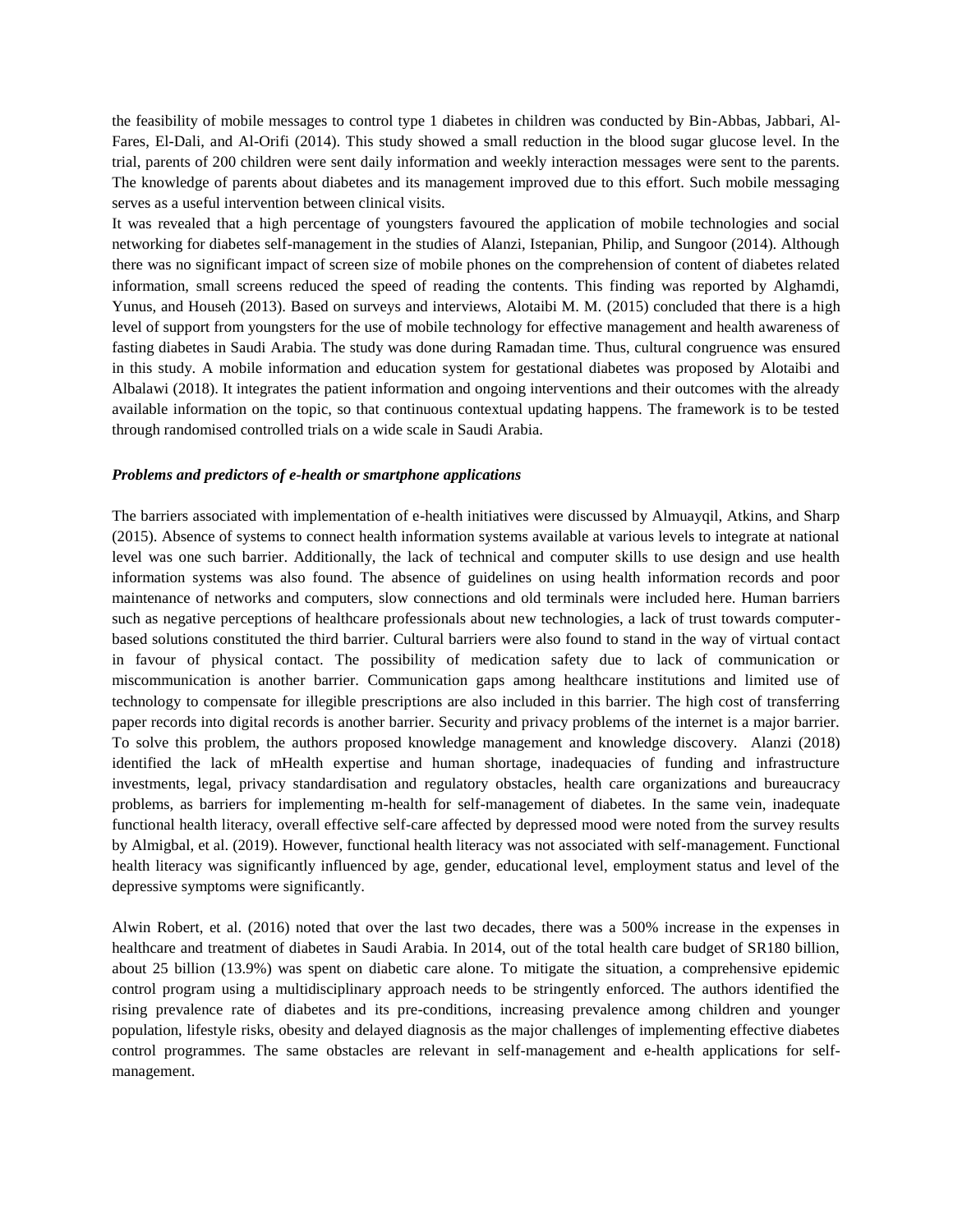Combining the Theory of Planned Behaviour and Technology Acceptance Model, AlBar and Hoque (2018) examined the factors influencing patient acceptance of e-health services in Saudi Arabia. Perceived usefulness and perceived ease of use strongly influenced attitude towards e-health. Attitude and subjective norm highly influenced patient behavioural intention to use e-health services. On the other hand, perceived behavioural control did not affect patient behavioural intention to use e-health services. These findings may be applicable in the case of e-health applications for self-management of diabetes also. Also, Musaiger (2011) conducted a study in Saudi Arabia where he found that food intake and the lifestyle of people in SA has contributed greatly to having the disease. He noted that fast foods which include large amounts of sugar and fat products are greatly produced in the country.

Naeem (2012) on the study of "Increasing trend of Junk food use in Saudi Arabia and health implications" where it was found that diet is a key factor that can dictate if diabetes will come to stay or not. Almalki et al. (2011) noted that the reason for Saudi Arabia has a high rate of diabetes is because the country is the world's biggest extractor and transporter of oil. Shara (2010) further noted that Saudi Arabia is a large producer of red meat, carbohydrates, and sugar- making citizens have access to enough fat and oil.

#### *e-health literacy measuring*

An e-health literacy scale (SeHL) was developed by Zakaria, et al. (2018) to facilitate self-management of chronic diseases like diabetes. Four key aspects of e-health literacy were identified for measurement of e-health literacy and implementation of strategies to enhance e-health literacy of chronic patients. These four were – the use of technology/media, information-seeking, usefulness and confidence. Mashi, et al. (2019) found from a survey that health literacy level was high among Saudi diabetes patients, but it was not used for effective glycaemic control. Abdullah (2018) tried to identify predictors of Saudi female diabetic patients' intention to use smartphones for selfmanagement of diabetes. Performance expectancy, effort expectancy, social influence and patient-centred factors were tested as likely predictors. The results showed that Saudi female diabetic patients were using and intended to use smartphones in the future also for self-management of the disease. The current use of such technology by them influenced their intention for future use. Only effort expectancy was a significant predictor of intention to use smartphones in future. The use of cloud medical records, online patient records, computer-based health records, and electronic patient records have been noted as some of the advantages of e-health by Al Otaibi et al. (2016).

#### *Education through RNs in PHCs*

Asiri (2015) recognised the importance of diabetic education programmes for diabetic patients to manage their problems better to reduce complications and thereby reduce costs. PHCs can play an active role in this respect through their registered nurses. The author proposed an educational plan for PHC centres in the southern region to meet this objective of Saudi Arabia. AlShareef et al. (2017) found that self-management is a tool for producing positive outcomes for diabetic patients when well monitored via viable knowledge and content. Jackson et al. (2014) found that for e-health and self-management to be effective, healthcare providers should create awareness among people for the need to use e-health.

### *Social robotics for children*

An innovative social robotics system for diabetes management and educational system for diabetic children in the Kingdom of Saudi Arabia was proposed by Alotaibi and Choudhury (2015). The system made use of Aisoy1 v5 robot applicable in mobile health technologies. The system was aimed to improve type 1 diabetes management by empowering them with relevant knowledge about diabetes and its management to create awareness among them. Similar to the social robotics system for children for diabetes management and education (Alotaibi & Choudhury, 2015), a social robotics system for obesity management for children was also proposed by Alotaibi M. (2018). A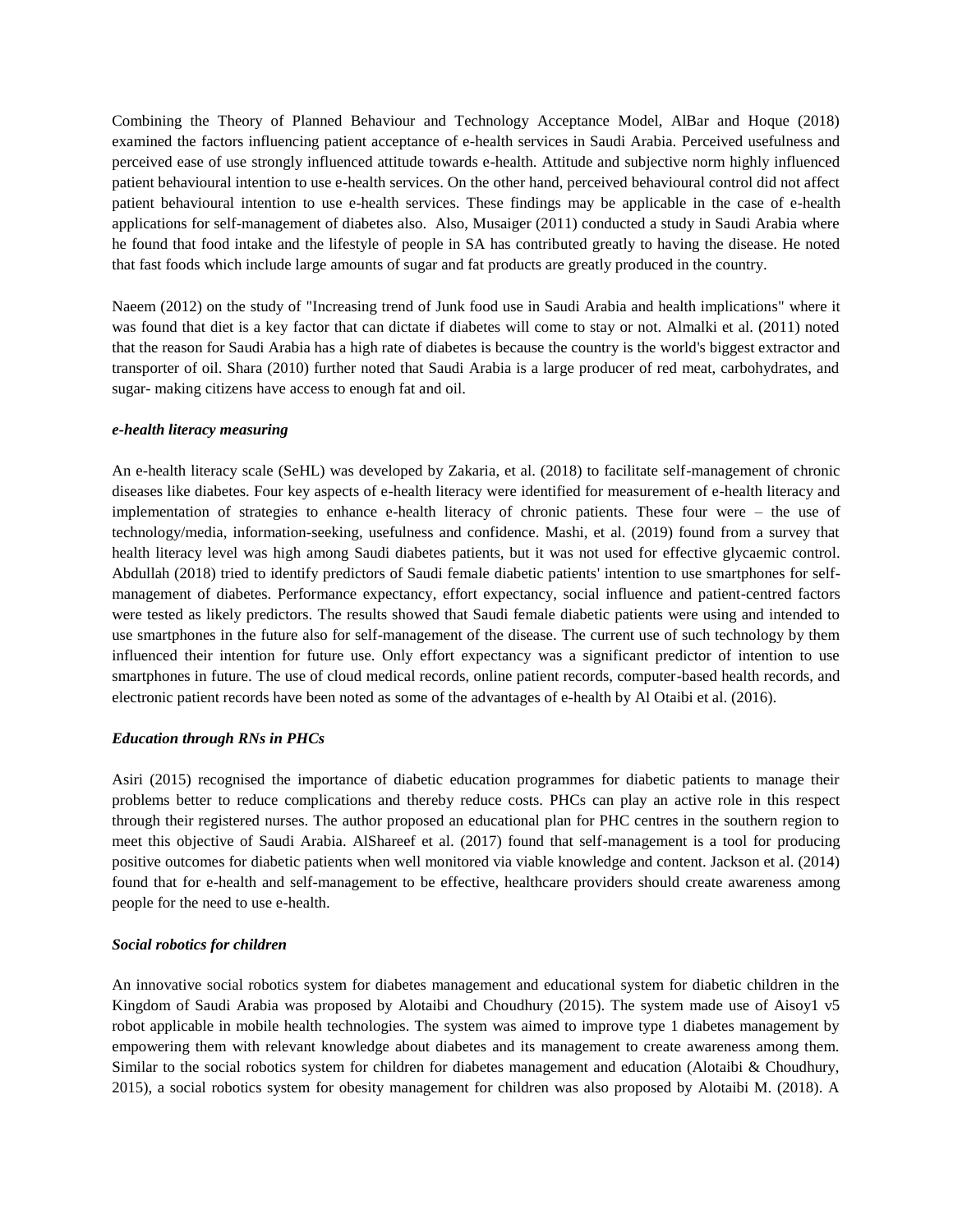systematic review by Alotaibi M. (2017) revealed the usefulness of social robots to improve the diabetic management and awareness among Saudi children.

#### *Knowledge creation and management*

The knowledge creation model, Socialization, Externalisation, Combination and Internalisation (SECI) facilitates interaction of tacit and explicit knowledge by applying the four conversion modes implied in the model. Almuayqil, Atkins, and Sharp (2017) proposed a framework to support diabetic patients and healthcare professionals to enable self-manage by patients. It has two components: data mining and the SECI model integrated suitable for this purpose.

### *Findings from International Studies*

In their study, Öberg, Orre, Isaksson, Schimmer, Larsson, and Hörnsten (2018) explored the perceptions of Swedish nurses of using digital e-Health systems to support patient self-management. As per the authors, if nurses are to adapt to the new policies and practices that go with the digitalised development in Swedish primary healthcare, the concept of a nurse's traditional work role needs to be amended. The study highlighted the need for greater research to enable eHealth systems/services to be designed to fulfil multiple requirements. The authors recommend that digitised systems should be a tool for achieving good quality self-management support as well as for giving the primary healthcare nurses adequate resources to support patients' self-management while still maintaining the values associated with person-centred care.

Wake, He, Czesak, Mughal, and Cunningham (2016) explored the evidence for online interventions in diabetes in the context of current and ongoing developments for MyDiabetesMyWay (MDMW), a national electronic personal health record and self-management platform for diabetes patients in Scotland.

The 2017 study by Gao, Zhou, Liu, Wang and Bowers explored the features and contents of Chinese diabetes mobile applications in terms of their suitability for use by older adults with diabetes. Out of a set of 552 diabetes apps, 71 diabetes apps were randomly selected. The results of the study showed that though the usability of all tested apps was rated moderate to good, the features of most apps failed to include content areas of known importance for managing diabetes in older adults.

According to Saha, Riemenschneider, Müller, Levin-Zamir, Van den Broucke, and Schwarz, in their 2017 study, Diabetes Self-Management Education (DSME) is considered as an integral part of diabetes care. Due to this, the study aimed to carry out a comparative analysis of existing DSME programs (DSMEP) implemented in the European Union member states. Comparative analysis of the data indicated that a majority of programs are aimed at adults and only a minority at children and elderly. Only a small percentage of the programs utilise information technology for teaching and learning, and only one out of five programs pay attention to depression. The identified DSMEP aimed primarily to empower patients through increasing knowledge and changing attitudes and beliefs towards diabetes.

#### *Some trends*

### *Topics of the selected papers*

Some interesting trends were observable in the selected papers. A large majority of the papers dealt with mobile/smart phones applications as e-health tools. The trend of papers virtually meant that e-health means mhealth. More trends on the topics of the papers are given in Table 1.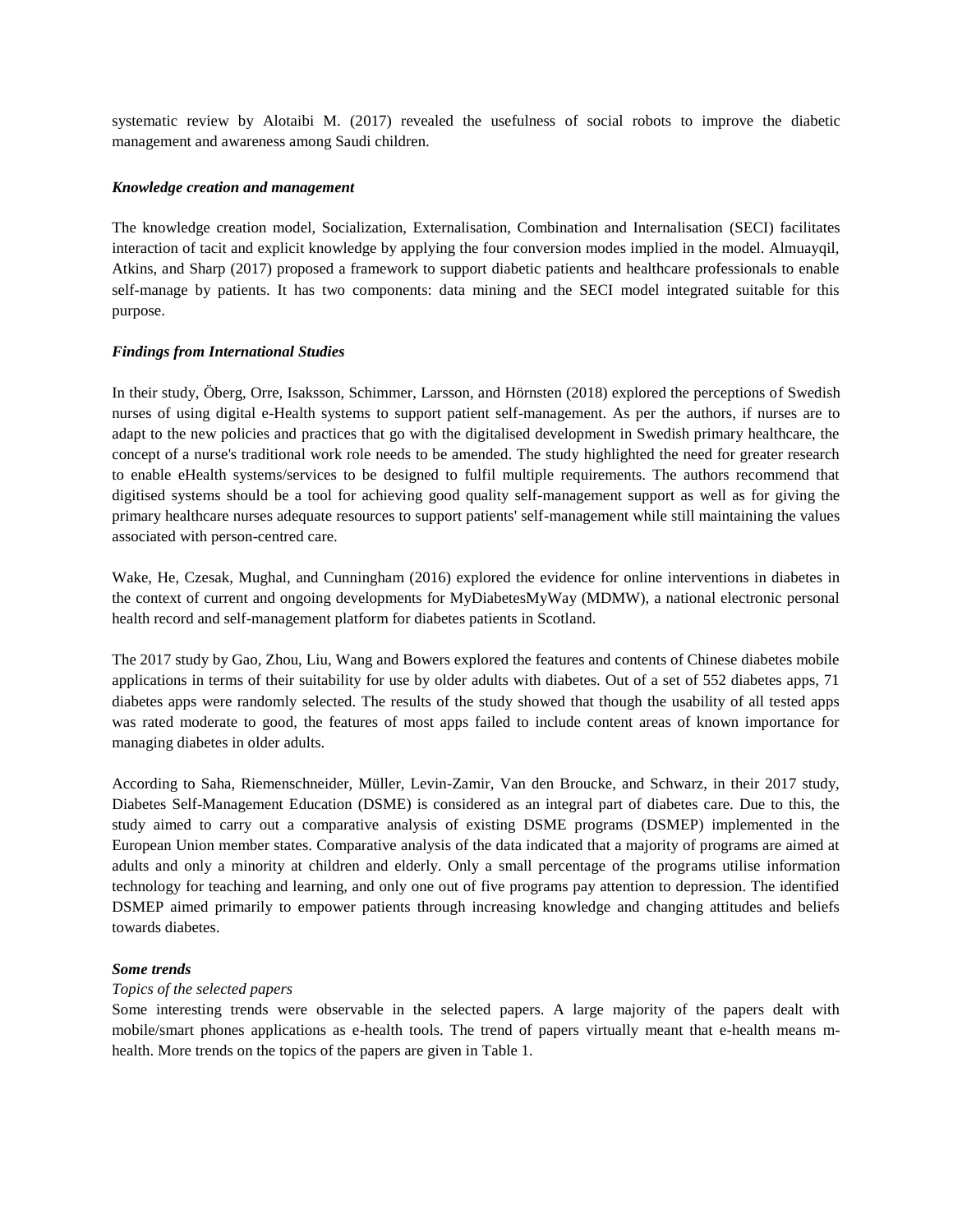In the table below, the numbers given in the references are the item numbers in the brief description of the papers. EH-e-health, SM-smartphone/mobile. FHL-Functional Health Literacy.

| Topic                                                | Number | References                          |
|------------------------------------------------------|--------|-------------------------------------|
| Mobile/smartphone                                    |        | 1, 2, 3, 4, 8, 11                   |
| Problems/challenges/barriers/obstacles/factors/predi |        | 5 EH, 6EH, 12SM, 13FHL, 14EH, 18SM, |
| ctors of e-health or smartphone applications         |        | 19EH, 23, 24, 24, 26,               |
| e-health literacy measuring                          |        | 7, 16, 18, 27                       |
| Education through RNs in PHCs                        |        | 9, 21, 22                           |
| Social robotics for children                         |        | 10, 17, 20                          |
| Knowledge creation and management                    |        |                                     |

Table 1. Topics dealt by the selected papers.

As Table 1 shows, 6 papers dealt directly with mobile phone or smartphone as e-health tool, often termed as mhealth. An additional two papers dealt with problems and challenges related to m-health. Together, out of 20 papers, 8 (40%) were m-health related. The papers are dealing with e-health mostly dealt with problems and challenges. There were 4 such papers. Three papers dealt with functional health literacy, FHL. Out of these, two were related to its measurement and one was related to factors affecting FHL. Thus, only seven papers dealt with e-health topics. Social robotics for diabetes education of children was the subject of three papers, all led by a single author. One of these was a review. Only one paper dealt with knowledge creation and management, although as said above, three papers measured FHL, which is a product of knowledge creation and management.

# **Direction of findings**

Some problems affect generalisability and identifying common trends via meta-analysis of quantitative data across the papers, as discussed below. Instead, a simple method of categorising the direction of the overall findings was done in Table 2. It answers the question: Does this paper support or reject e-health applications for self-management of diabetes as an effective method to control diabetes in Saudi population.

| Direction of findings | References                           | Number of papers |
|-----------------------|--------------------------------------|------------------|
|                       |                                      |                  |
| Positive              | 2, 3, 4, 7, 8, 9, 10, 17, 18, 19, 20 |                  |
| Negative              | 5, 6, 12, 13, 14, 16                 |                  |
| No trend              | 1, 11, 15                            |                  |

Table 2. Direction of findings for e-health applications in Self-Management

From the table above, it is evident that 11 out of 20 papers are positive towards e-health as a self-management tool for diabetes and more so, with mobile/smartphone applications. Those papers that discussed the predictors came to be classified as 'positive'. Negative findings related to the challenges and barriers for e-health were also found but were outweighed by the positives. These papers focused on the problems, challenges and barriers. It may be inferred, therefore, that once these problems are sufficiently addressed, e-health has the potential to become a positive tool for selfmanagement of diabetes. Only three papers were found to describe some aspects without fully assessing all the components of e-health and hence could not be categorised either way. These were grouped as 'No Trend' papers.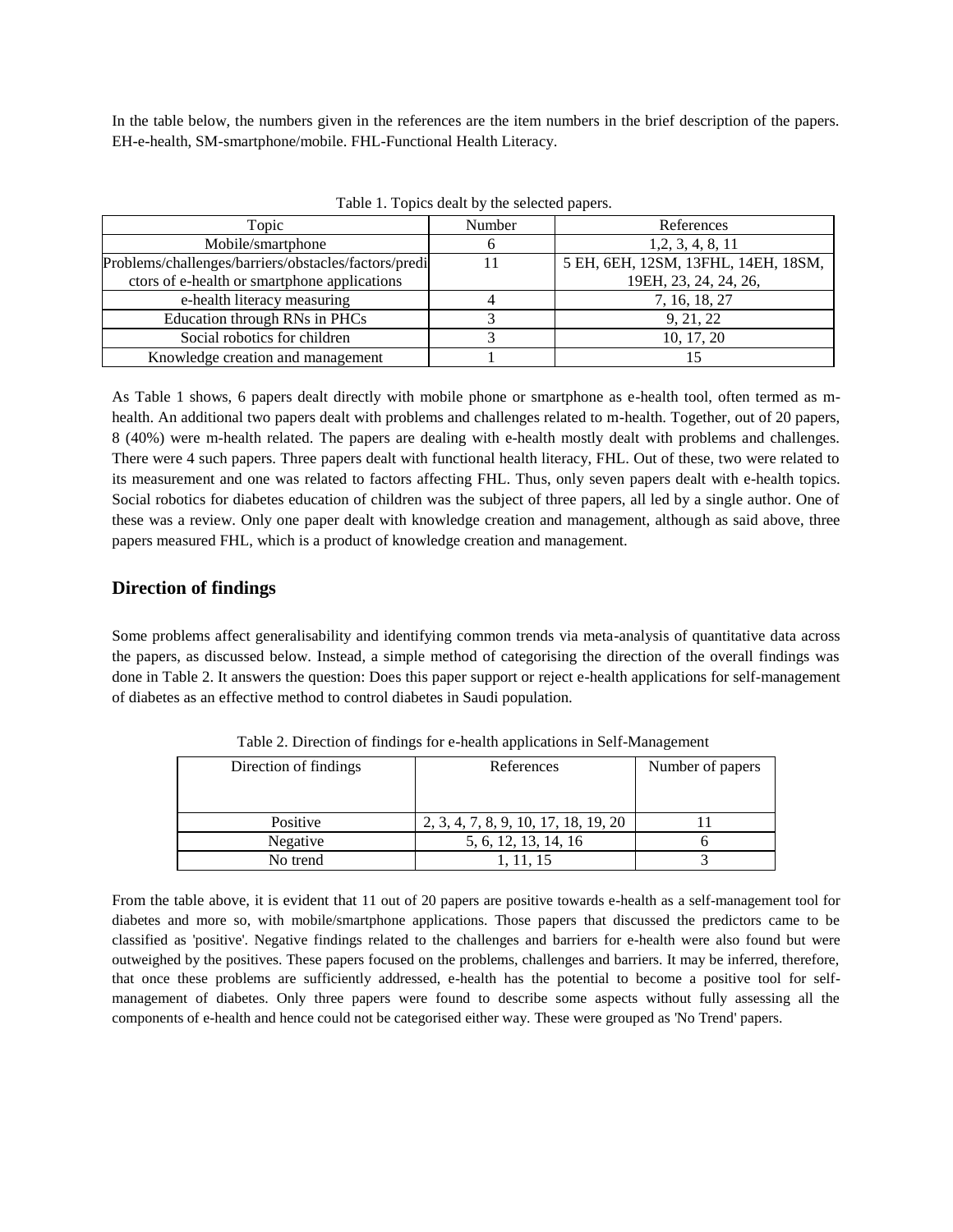# **Discussion**

The main finding of this review is that e-health for self-management can be implemented successfully using mobile/smart phones in Saudi Arabia. This is evident from the large number of positive findings in the study conducted. Since this paper has already discussed the high internet penetration rate in the country, it follows that problems of connectivity, especially in remote areas, and slow connections can be effectively addressed. This would mean that the majority of the diabetic population can be covered with e-health for diabetes self-management in the country. This can reduce the cost both at the patient side and the government side, ultimately leading to desisting from privatisation of health insurance for reducing cost.

Many challenges, problems and barriers of various types and at various levels (Almuayqil, Atkins, & Sharp, 2016) were identified by many papers. These challenges and problems lead to negative results of e-health applications for diabetes self-management. As long as these barriers are not addressed, the implementation of e-health for diabetes self-management will not be successful. The government and health experts need to consider how these problems and challenges can be tackled and implement the solutions while implementing e-health for diabetes selfmanagement. This review sees the scope for future studies to be conducted on solutions rather than identifying and measuring the challenges and problems are. This is especially the case since the current papers only provide some broad recommendations about addressing the problems rather than specific ones.

The role of cultural factors, especially relevant to countries like Saudi Arabia, cannot be underestimated. Some papers advocated for culturally compatible e-health steps. This would entail matching the e-health strategies with Islamic religious rules. The paper by Alotaibi M. M. (2015) on diabetes self-management during the Ramadan fasting period touched upon this but provided no clear answer on what to do when sugar levels are beyond control during Ramadan fasting, as people tend to overeat after fasting time of the day is over. Not only Ramadan, but other religious observations also need to be researched similarly, but with the aim of finding solutions. Hence, as has been discussed in this paper already, there is a scope for context specific studies and solutions to be found. This too would provide a valuable avenue for future research.

Another crucial aspect for the successful use of e-health for diabetes self-management, is patient awareness so that the patient may be adequately equipped with all the relevant information. Knowledge creation and management of that knowledge for applications in e-health for diabetes self-management should aim at gaining functional health literacy. Thus, the two types of papers are inter-connected. There are two ways of achieving this. One way is using the registered nurses of PHCs as was suggested by Asiri (2015) or training community workers and using them as diabetes educators. In both these cases, e-health is applied when nurses or educators provide round-the clock services through mobile applications, in addition to personal discussions.

The incidence of diabetes and obesity are increasing among the younger population including children in Saudi Arabia. This trend leads to a potential for continued high incidence of diabetes for a long time, resisting any serious attempts to control diabetes at the population level. It may be worthwhile to educate children also about diabetes and obesity and how to control them. Two papers of Alotaibi M. (2017) and Alotaibi M. (2018) deal with these aspects. However, children are often forced by their parents to overeat leading to obesity and diabetes. Therefore, simultaneous education of parents is also required. Although the author did mention this, it was not given sufficient importance in the papers, probably because the papers were about the system architecture and actual validation awaited further research.

Diabetes management of women during pregnancy and self-management of type 1 diabetes among children are two aspects on which only one paper each was seen. The need for more research on these two aspects is evident.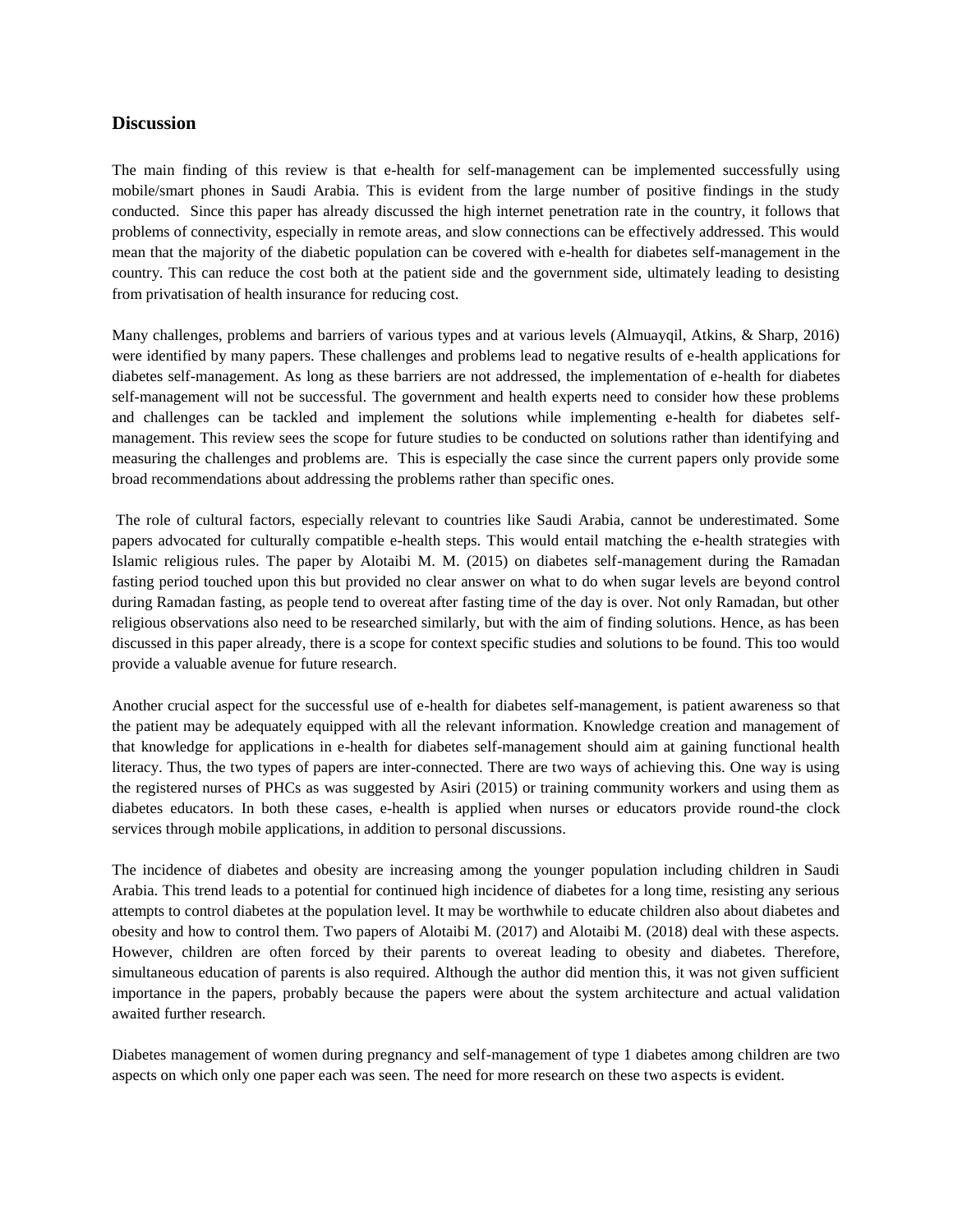# **Limitations of this review**

The time frame sitting for the selection of papers may restrict selections. An attempt was made to address this by searching with three overlapping time frames. Using only the first five web pages of databases used may miss out papers after the fifth page. To address this, a cross-check was done beyond the 5<sup>th</sup> page to assess the number of papers not accessed. No significant problem was noted.

Many systematic reviews include meta-analyses across the quantitative data to find common trends and generalise the findings. Being a review related to a single country, meta-analysis of data across the papers might seem to be useful. However, the variety of topics within a small range of only 20 papers lead to too many variations to be accounted for and this means, when applying normal statistical procedures, many basic assumptions need to be diluted and many new assumptions to be made. Hence, meta-analysis was not attempted.

# **Conclusion and future work**

The reviewed papers clearly point to mobile-enabled e-health systems for diabetes self-management as the most effective and efficient route. However, there is a need for patients to be educated through a direct approach, mobile applications and social networking through mobile phones. Internet connectivity and speed need to be improved to reach even remote locations. Other infrastructures need to be provided. Patient information scattered in different provider units at different places needs to be integrated at the national level. People involved in operating and maintaining the system need to be trained, including the nursing staff. Nurses need to learn to adapt around the change in their job descriptions due to the increasing use of e-health solutions for diabetes self-management. All the problems, challenges and barriers need to be addressed.

Future research on the problems and challenges must focus on the solutions rather than just identification of the issues and barriers. There is also a need for further research on the education of children through social robotics along with education of their parents is highlighted. Apart from Ramadan, the impact of other religious practices on adaptation of diabetes self-management needs to be researched. Two other aspects needing attention of researchers are: type 1 diabetes self-management among children and self-management of diabetes by women during pregnancy. The question to be answered may be: How smartphone enabled e-health can serve these two purposes. The study therefore, concludes that several barriers and challenges become the effective use of e-health via self-management for diabetes patients- therefore drafting functional and context specific solutions to make self-management via ehealth work is key.

# **References**

Abdulaziz Al Dawish, M., Alwin Robert, A., Braham, R., Abdallah Al Hayek, A., Al Saeed, A., Ahmed Ahmed, R., & Sulaiman Al Sabaan, F. (2016). Diabetes mellitus in Saudi Arabia: a review of the recent literature. *Current diabetes reviews*, 12(4), pp. 359-368.

Abdullah, N. (2018). Investigating the Predictors of Women's Future Intention to Accept and Use Smartphone Applications for Type 2 Diabetic Self-Management in the Kingdom of Saudi Arabia. School of Nursing. Queens University, Kingston, Ontario, Canada.

Al Johani, K. A., Kendall, G. E., & Snider, P. D. (2015). Self-management practices among type 2 diabetes patients attending primary healthcare centres in Medina, Saudi Arabia. *EMHJ-Eastern Mediterranean Health Journal*, 21(9),pp. 621-628.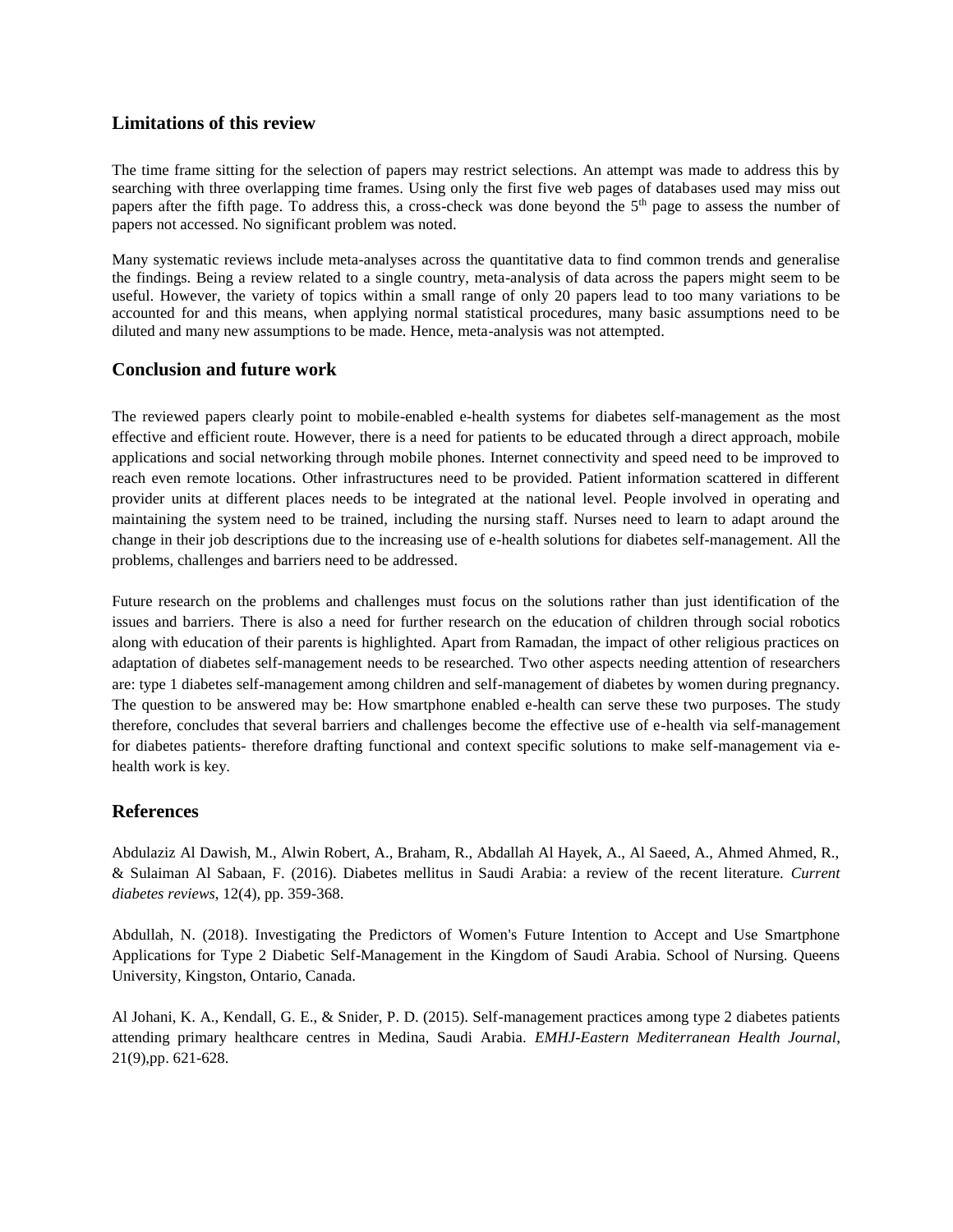Al Slamah, T., Nicholl, B. I., Alslail, F. Y., & Melville, C. A. (2017). Self-management of type 2 diabetes in gulf cooperation council countries: A systematic review. *PloS one*, 12(12), e0189160. https://doi.org/10.1371/journal.pone.0189160

Alanzi, T. (2018). mHealth for diabetes self-management in the Kingdom of Saudi Arabia: barriers and solutions. *Journal of Multidisciplinary Healthcare*, 11, pp. 535–546

Alanzi, T. M., Istepanian, R. S., Philip, N., & Sungoor, A. (2014). A study on perception of managing diabetes mellitus through social networking in the Kingdom of Saudi Arabia. In R. Romero L (Ed.), XIII Mediterranean conference on medical and biological engineering and computing.

AlBar, A. M., & Hoque, M. R. (2018). Patient acceptance of e-health services in Saudi Arabia: An integrative perspective. *Telemedicine and e-Health*, 25(9), pp. 847-852.

Aldahmash, A. M., Ahmed, Z., Qadri, F. R., Thapa, S., & AlMuammar, A. M. (2019). Implementing a connected health intervention for remote patient monitoring in Saudi Arabia and Pakistan: explaining 'the what'and 'the how'. *Globalisation and health*, 15(1), pp. 20.

Alghamdi, E., Yunus, F., & Househ, M. (2013). The impact of mobile phone screen size on user comprehension of health information. *Studies in health technology and informatics*, 190, pp. 154-156.

Al-Hanawi, M. K., Alsharqi, O., Almazrou, S., & Vaidya, K. (2018). Healthcare finance in the Kingdom of Saudi Arabia: a qualitative study of householders' attitudes. *Applied health economics and health policy*, 16(1), pp. 55-64.

Alharbi, N. S. (2018). Towards the holistic management of diabetes in Saudi Arabia: A multimethod study. University of Surrey.

Almigbal, T. H., Almutairi, K. M., Vinluan, J. M., Batais, M. A., Alodhayani, A., Alonazi, W. B., Alhoqail, R. I. (2019). Association of health literacy and self-management practices and psychological factors among patients with type 2 diabetes mellitus in Saudi Arabia. *Saudi medical journal,* 40(11), pp.1158-1166.

Almuayqil, S., Atkins, A. S., & Sharp, B. (2015). Integrated Framework of Knowledge Management and Knowledge Discovery to Support E-Health for Saudi Diabetic Patients. International Journal on Advances in Life Sciences, 7(3),pp. 111-121.

Almuayqil, S., Atkins, A. S., & Sharp, B. (2016). Ranking of E-Health Barriers Faced by Saudi Arabian Citizens, Healthcare Professionals and IT Specialists in Saudi Arabia. *Health*, 8(10), pp 1004-1013.

Almuayqil, S., Atkins, A. S., & Sharp, B. (2017). Application of the SECI Model Using Web Tools to Support Diabetes Self-Management and Education in the Kingdom of Saudi Arabia. *Intelligent Information Management*, 9(5), pp. 156.

Alotaibi, M. (2017). Investigating the Role of Social Robot in improving diabetic Children Management and awareness. *IJCSNS International Journal of Computer Science and Network Security*, pp. 1-8.

Alotaibi, M. (2018). A Social Robotic Obesity Management and Awareness System for Children in Saudi Arabia. *International Journal of Online Engineering (iJOE)*, 14(9), pp. 159-169.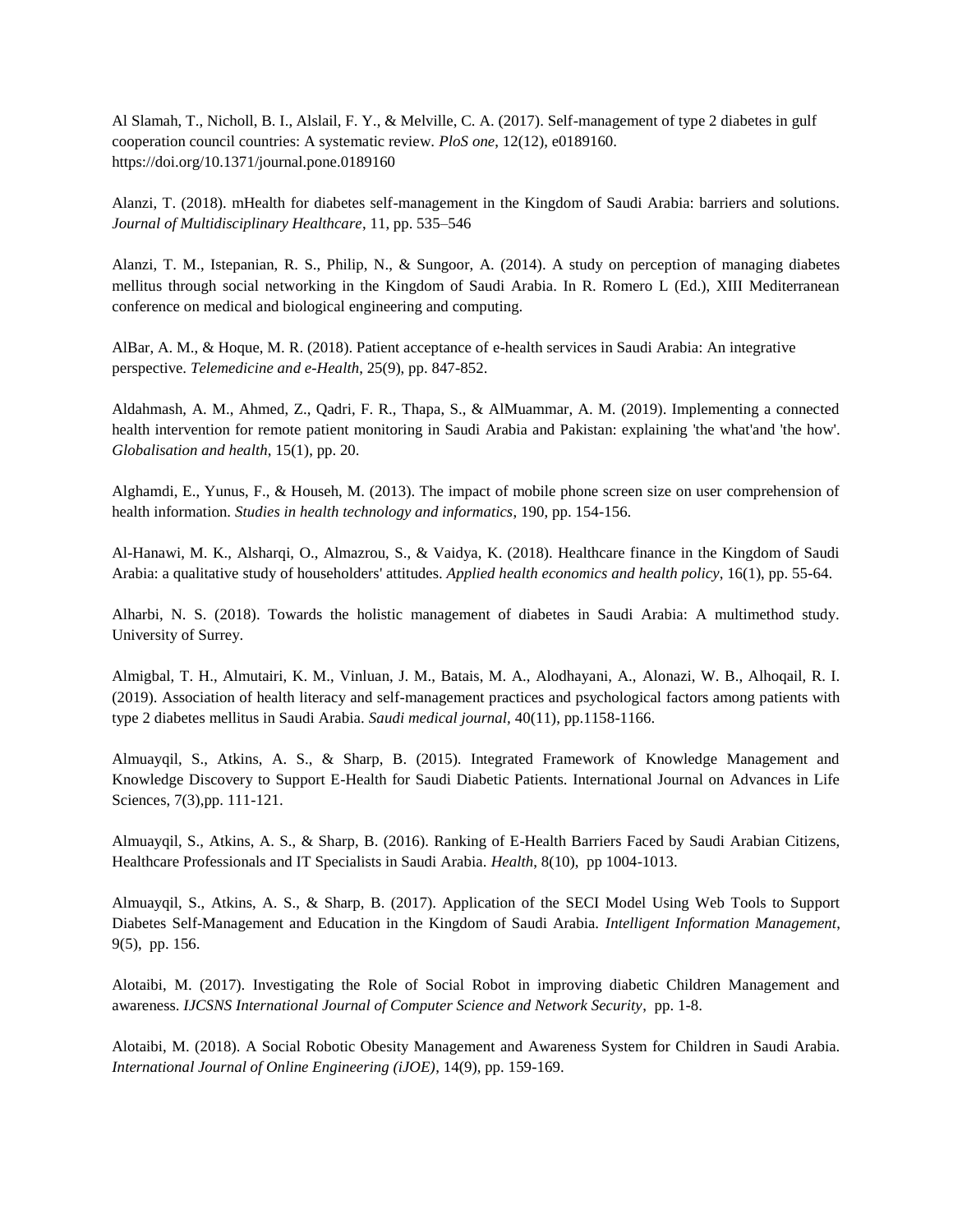Alotaibi, M. M. (2015). A study on the needs for educating and managing fasting diabetes through mobile health in the Kingdom of Saudi Arabia. *International Journal of Computer Systems,* 2(4), pp 95-98.

Alotaibi, M. M., Istepanian, R. S., Sungoor, A., & Philip, N. (2014). An intelligent mobile diabetes management and educational system for Saudi Arabia: System architecture. IEEE-EMBS International Conference on Biomedical and Health Informatics (BHI), 1-4 June 2014, Valencia, Spain pp. 29-32.

Alotaibi, M. M., Istepanian, R., & Philip, N. (2016b). A mobile diabetes management and educational system for type-2 diabetics in Saudi Arabia (SAED). *Mhealth*, 2, pp. 33.

Alotaibi, M., & Albalawi, M. (2018). A Mobile Gestational Diabetes Management and Educational System for Gulf Countries: System Architecture. 9th IEEE Control and System Graduate Research Colloquium (ICSGRC), 3-4 Aug. 2018, Shah Alam, Malaysia, pp. 193-196.

Alotaibi, M., & Choudhury, I. (2015). A social robotics children diabetes management and educational system for Saudi Arabia: system architecture. Second International Conference on Computer Science, Computer Engineering, and Social Media (CSCESM), 21-23 Sept. 2015, Lodz, Poland, pp. 170-174.

AlShareef, S. M., AlMaarik, A. K., AlGarni, A. M., AlGhamdi, A. S., & AlMutairi, M. D. (2017). Glycaemic Control in Diabetic Patients in Saudi Arabia: The Role of Knowledge and Self-Management-A Cross-Sectional Study. *Global Journal of Health Science,* 9(12), pp. 25-31.

Alsomali, S. I. (2018). An investigation of self-care practice and social support of patients with type 2 diabetes in Saudi Arabia. School of Health and Society, University of Salford.

Alwin Robert, A., Abdulaziz Al Dawish, M., Braham, R., Ali Musallam, M., Abdullah Al Hayek, A., & Hazza Al Kahtany, N (2016). Type 2 diabetes mellitus in Saudi Arabia: major challenges and possible solutions. *Current diabetes reviews*, 12(1), 59-64.

Andargoli, Amir. (2020). e-Health in Australia: A Synthesis of Thirty Years of e-Health Initiatives. *Telematics and Informatics*. 101478. 10.1016/j.tele.2020.101478.

ArabNews. (2019). Diabetes: Saudi Arabia's growing health problem. [Retrieved August 17, 2019] http://www.arabnews.com/node/1481756/saudi-arabia

Asiri, S. A. (2015). Client education plan for improving diabetes management during primary health care in Saudi Arabia. *Austin Journal of Nursing & Health Care*, 2(2), pp. 1018-1028.

Bin-Abbas, B., Jabbari, M., Al-Fares, A., El-Dali, A., & Al-Orifi, F. (2014). Effect of mobile phone short text messages on glycaemic control in children with type 1 diabetes. *Journal of telemedicine and telecare*, 20(3), pp. 153-156.

Boslaugh, S. (2013). Health care systems around the world: A comparative guide. New York, NY: Nova Biomedical Books.

Clement, J. (2019, November 20). Global digital population as of October 2019.

Eysenbach, G. (2001). What is e-health? *Journal of medical Internet research*, 3(2), pp. 20.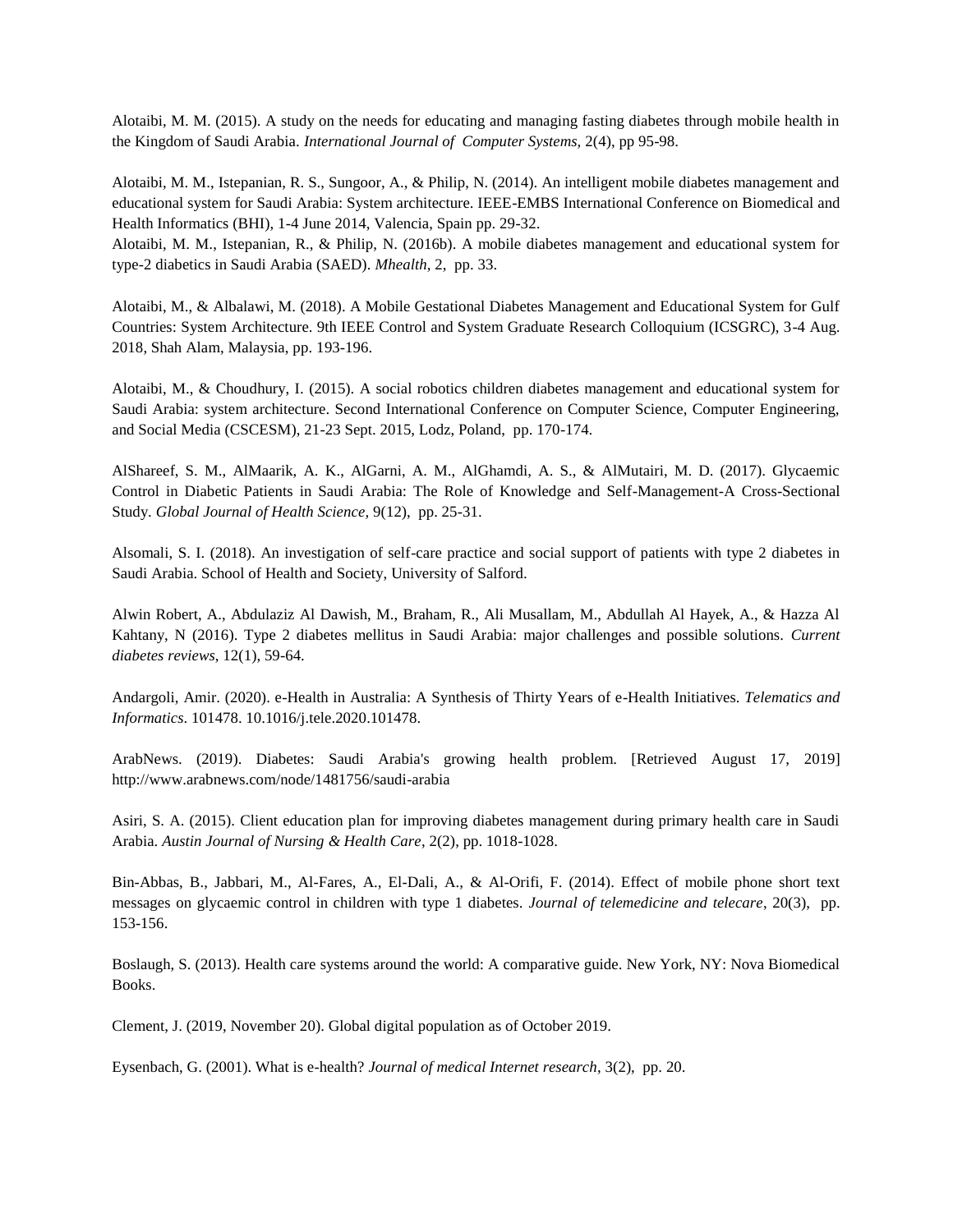Fitzgerald, G. & Clark, M. (2011). Health care system in Saudi Arabia: an overview. *Eastern Mediterranean Health Journal*, 17 (10), pp. 784-793.

Gao, C., Zhou, L., Liu, Z., Wang, H., & Bowers, B. (2017). Mobile application for diabetes self-management in China: Do they fit for older adults? *International Journal of Medical Informatics*, 101, pp. 68-74.

InternetWorldStats. (2019, November 6). Internet usage statistics The Internet Big Picture World Internet Users and 2019 Population Stats.

Jackson, I., Adibe, M., Okonta, M. & Ukwe, C. (2014). Knowledge of self-care among type 2 diabetes patients in two states of Nigeria. *Pharmacy Practice*, 12(3), pp. 404.

Mashi, A. H., Aleid, D., Almutairi, S., Khattab, F., AlMuqawed, A., Khan, S.,Aljohani, N. J. (2019). The association of health literacy with glycemic control in Saudi patients with type 2 diabetes. *Saudi medical journal*, 40(7), pp. 675-680.

Musaiger, A.O. (2011). Overweight and obesity in the Eastern Mediterranean: prevalence and possible causes.

Myers, M. D. & Newman, M. (2007). The qualitative interview in IS research: Examining the craft. *Information and Organization*, 17, pp. 2–26

Naeem, Z. (2012). Increasing trend of Junk food use in Saudi Arabia and health implications. *International Journal of Health Sciences*, 6(1), Pp. V–VI.

Öberg, U., Orre, C. J., Isaksson, U., Schimmer, R., Larsson, H., & Hörnsten, Å. (2018). Swedish Primary Healthcare Nurses' Perceptions of Using Digital eHealth Services in Support of Patient Self-Management. *Scandinavian Journal of Caring Sciences*, 32(2), pp. 961-970.

Saad, A. M., Younes, Z. M., Ahmed, H., Brown, J. A., Al Owesie, R. M., & Hassoun, A. A. (2018). Self-efficacy, self-care and glycaemic control in Saudi Arabian patients with type 2 diabetes mellitus: A cross-sectional survey. *Diabetes research and clinical practice*, 137(March), pp. 28-36.

Saha, S., Riemenschneider, H., Müller, G., Levin-Zamir, D., Van den Broucke, S., & Schwarz, P. E. (2017). Comparative analysis of diabetes self-management education programs in the European Union Member States. *Primary Care Diabetes*, 11(6), pp. 529-537.

Shiel Jr, W. C. (2018, December 21). Medical Definition of Chronic disease. Retrieved from MedicineNet: https://www.medicinenet.com/type\_2\_diabetes\_pictures\_slideshow/article.htm

Shrivastava, S. R., Shrivastava, P. S., & Ramasamy, J. (2013). Role of self-care in management of diabetes mellitus. *Journal of diabetes & Metabolic disorders*, 12(1), pp. 14.

Shara, N. (2010). Cardiovascular disease in Middle Eastern women. *Nutrition, Metabolism and Cardiovascular Diseases*, 20, , pp. 412-418.

Sharaf, F., Midhet, F. & Al-Mohaimeed, A. (2012). Comparative study of compliance between hospital and primary care diabetic patients. *Public Health Research,* 2(6), pp. 197–203.

Smokovski, Ivica. (2020). Benefits of Centralised e-Health System in Diabetes Care. 10.1007/978-3-030-51469-3\_7.